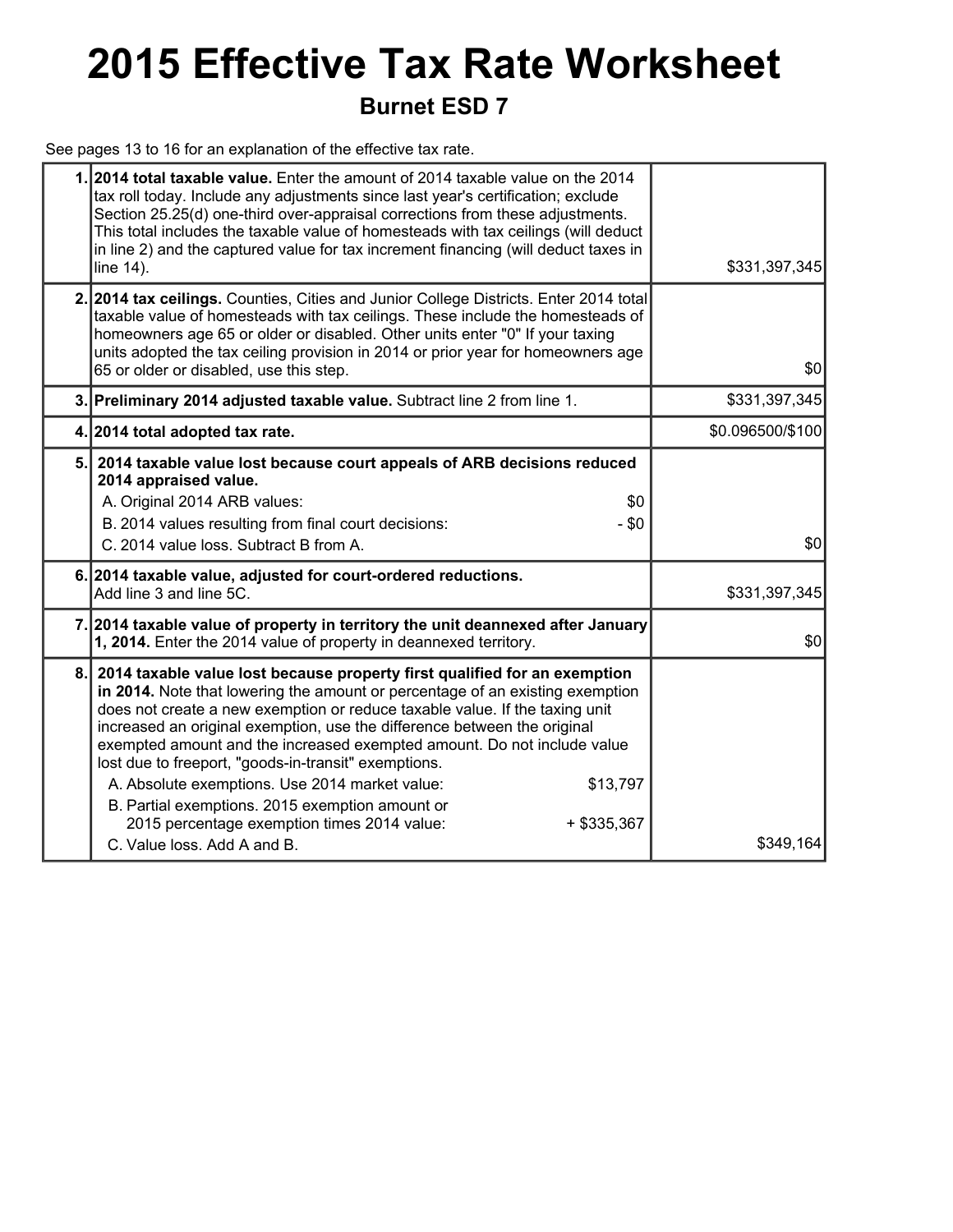### **2015 Effective Tax Rate Worksheet (continued) Burnet ESD 7**

| 9. | 2014 taxable value lost because property first qualified for agricultural<br>appraisal (1-d or 1-d-1), timber appraisal, recreational/scenic appraisal or<br>public access airport special appraisal in 2015. Use only those properties<br>that first qualified in 2015; do not use properties that qualified in 2014.<br>A. 2014 market value:<br>\$4,127,177<br>$-$ \$136,809<br>B. 2015 productivity or special appraised value:<br>C. Value loss. Subtract B from A. | \$3,990,368   |
|----|--------------------------------------------------------------------------------------------------------------------------------------------------------------------------------------------------------------------------------------------------------------------------------------------------------------------------------------------------------------------------------------------------------------------------------------------------------------------------|---------------|
|    | 10. Total adjustments for lost value. Add lines 7, 8C and 9C.                                                                                                                                                                                                                                                                                                                                                                                                            | \$4,339,532   |
|    | 11. 2014 adjusted taxable value. Subtract line 10 from line 6.                                                                                                                                                                                                                                                                                                                                                                                                           | \$327,057,813 |
|    | 12. Adjusted 2014 taxes. Multiply line 4 by line 11 and divide by \$100.                                                                                                                                                                                                                                                                                                                                                                                                 | \$315,610     |
|    | 13. Taxes refunded for years preceding tax year 2014. Enter the amount of taxes<br>refunded during the last budget year for tax years preceding tax year 2014.<br>Types of refunds include court decisions, Section 25.25(b) and (c) corrections<br>and Section 31.11 payment errors. Do not include refunds for tax year 2014.<br>This line applies only to tax years preceding tax year 2014.                                                                          | \$10          |
|    | 14. Taxes in tax increment financing (TIF) for tax year 2014. Enter the amount of<br>taxes paid into the tax increment fund for a reinvestment zone as agreed by the<br>taxing unit. If the unit has no 2015 captured appraised value in Line 16D, enter<br>"0."                                                                                                                                                                                                         | \$0           |
|    | 15. Adjusted 2014 taxes with refunds. Add lines 12 and 13, subtract line 14.                                                                                                                                                                                                                                                                                                                                                                                             | \$315,620     |
|    | 16. Total 2015 taxable value on the 2015 certified appraisal roll today. This<br>value includes only certified values and includes the total taxable value of<br>homesteads with tax ceilings (will deduct in line 18). These homesteads<br>includes homeowners age 65 or older or disabled.<br>A. Certified values only:<br>\$353,909,076<br>B. Counties: Include railroad rolling stock values<br>certified by the Comptroller's office:<br>$+$ \$0                    |               |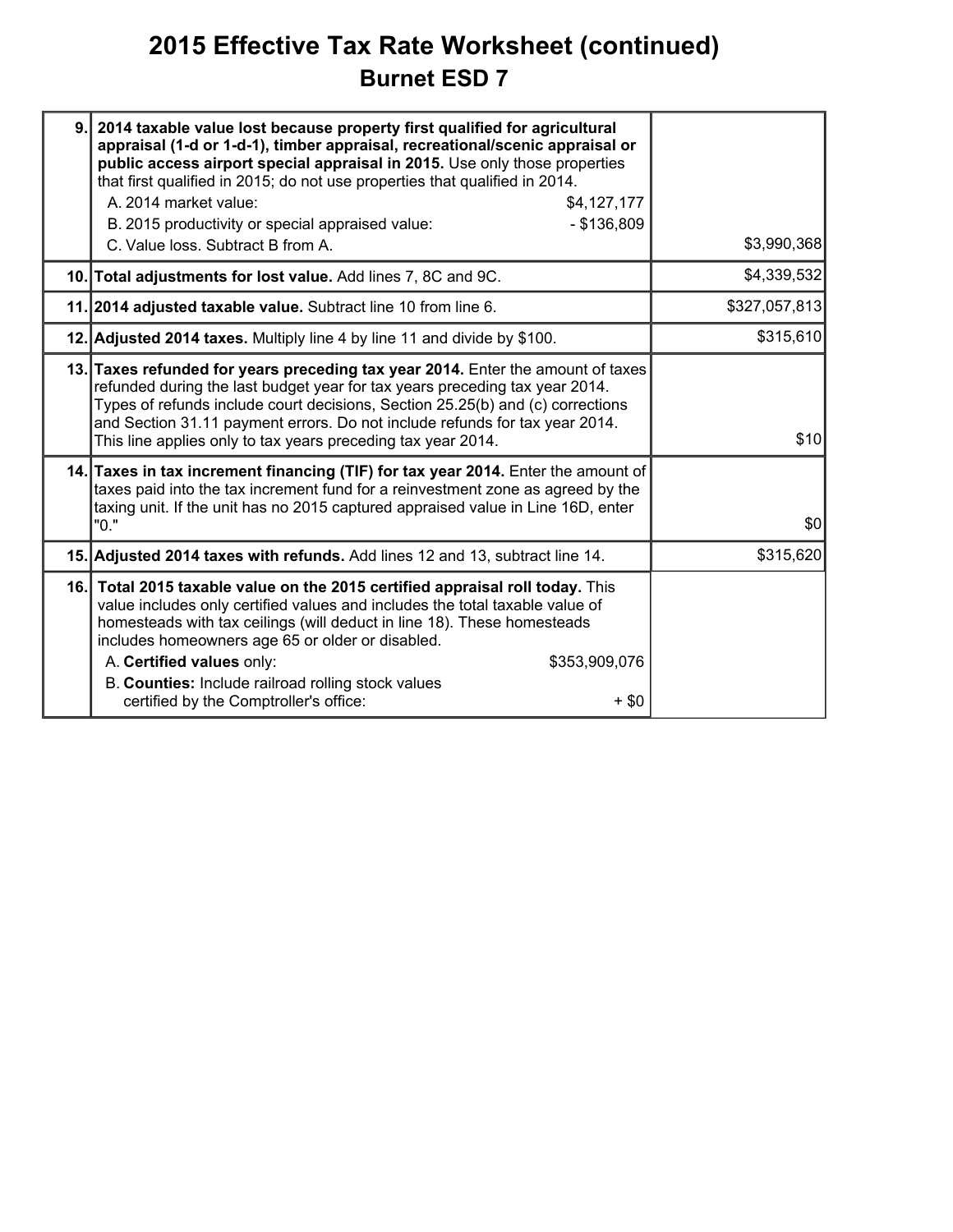### **2015 Effective Tax Rate Worksheet (continued) Burnet ESD 7**

| $\text{(cont.)}$ | 16. C. Pollution control exemption: Deduct the value<br>of property exempted for the current tax year for<br>the first time as pollution control property (use this<br>line based on attorney's advice):<br>D. Tax increment financing: Deduct the 2015<br>captured appraised value of property taxable by a<br>taxing unit in a tax increment financing zone for<br>which the 2015 taxes will be deposited into the tax<br>increment fund. Do not include any new property<br>value that will be included in line 21 below.<br>E. Total 2015 value. Add A and B, then subtract C                                                                                                                                                                                                                                                                                                                                                                                                                                                                                                                                                                                                                          | $-$ \$0<br>$- $0$    | \$353,909,076 |
|------------------|------------------------------------------------------------------------------------------------------------------------------------------------------------------------------------------------------------------------------------------------------------------------------------------------------------------------------------------------------------------------------------------------------------------------------------------------------------------------------------------------------------------------------------------------------------------------------------------------------------------------------------------------------------------------------------------------------------------------------------------------------------------------------------------------------------------------------------------------------------------------------------------------------------------------------------------------------------------------------------------------------------------------------------------------------------------------------------------------------------------------------------------------------------------------------------------------------------|----------------------|---------------|
|                  | and D.                                                                                                                                                                                                                                                                                                                                                                                                                                                                                                                                                                                                                                                                                                                                                                                                                                                                                                                                                                                                                                                                                                                                                                                                     |                      |               |
|                  | 17. Total value of properties under protest or not included on certified<br>appraisal roll.<br>A. 2015 taxable value of properties under protest.<br>The chief appraiser certifies a list of properties still<br>under ARB protest. The list shows the district's<br>value and the taxpayer's claimed value, if any or<br>an estimate of the value if the taxpayer wins. For<br>each of the properties under protest, use the<br>lowest of these values. Enter the total value.<br>B. 2015 value of properties not under protest or<br>included on certified appraisal roll. The chief<br>appraiser gives taxing units a list of those taxable<br>properties that the chief appraiser knows about<br>but are not included at appraisal roll certification.<br>These properties also are not on the list of<br>properties that are still under protest. On this list<br>of properties, the chief appraiser includes the<br>market value, appraised value and exemptions for<br>the preceding year and a reasonable estimate of<br>the market value, appraised value and<br>exemptions for the current year. Use the lower<br>market, appraised or taxable value (as<br>appropriate). Enter the total value. | \$622,314<br>$+$ \$0 |               |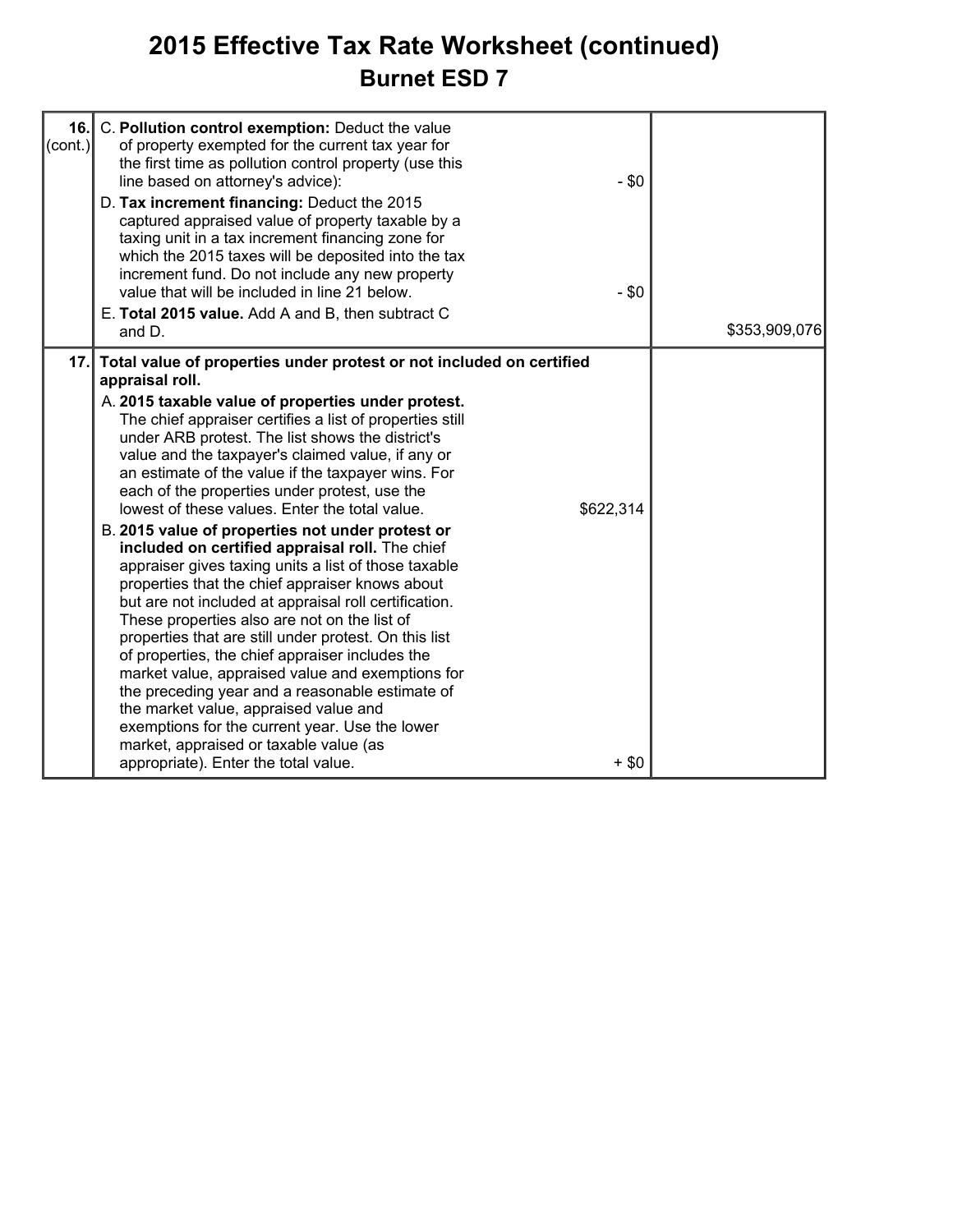### **2015 Effective Tax Rate Worksheet (continued) Burnet ESD 7**

| 17.<br>(cont.) | C. Total value under protest or not certified. Add<br>A and B.                                                                                                                                                                                                                                                                                                                                                                                                                                                                                                                                                                                                                                                                                                                                                                                                                                                                               | \$622,314      |
|----------------|----------------------------------------------------------------------------------------------------------------------------------------------------------------------------------------------------------------------------------------------------------------------------------------------------------------------------------------------------------------------------------------------------------------------------------------------------------------------------------------------------------------------------------------------------------------------------------------------------------------------------------------------------------------------------------------------------------------------------------------------------------------------------------------------------------------------------------------------------------------------------------------------------------------------------------------------|----------------|
|                | 18. 2015 tax cellings. Counties, cities and junior colleges enter 2015 total taxable<br>value of homesteads with tax ceilings. These include the homesteads of<br>homeowners age 65 or older or disabled. Other units enter "0." If your taxing<br>units adopted the tax ceiling provision in 2014 or prior year for homeowners<br>age 65 or older or disabled, use this step.                                                                                                                                                                                                                                                                                                                                                                                                                                                                                                                                                               | \$0            |
|                | 19. 2015 total taxable value. Add lines 16E and 17C. Subtract line 18.                                                                                                                                                                                                                                                                                                                                                                                                                                                                                                                                                                                                                                                                                                                                                                                                                                                                       | \$354,531,390  |
|                | 20. Total 2015 taxable value of properties in territory annexed after January 1,<br>2008. Include both real and personal property. Enter the 2015 value of property<br>in territory annexed.                                                                                                                                                                                                                                                                                                                                                                                                                                                                                                                                                                                                                                                                                                                                                 | \$0            |
|                | 21. Total 2015 taxable value of new improvements and new personal property<br>located in new improvements. "New" means the item was not on the<br>appraisal roll in 2014. An improvement is a building, structure, fixture or fence<br>erected on or affixed to land. A transportable structure erected on its owner's<br>land is also included unless it is held for sale or is there only temporarily. New<br>additions to existing improvements may be included if the appraised value can<br>be determined. New personal property in a new improvement must have been<br>brought into the unit after January 1, 2014 and be located in a new<br>improvement. New improvements do include property on which a tax<br>abatement agreement has expired for 2015. New improvements do not include<br>mineral interests produced for the first time, omitted property that is back<br>assessed and increased appraisals on existing property. | \$9,954,412    |
|                | 22. Total adjustments to the 2015 taxable value. Add lines 20 and 21.                                                                                                                                                                                                                                                                                                                                                                                                                                                                                                                                                                                                                                                                                                                                                                                                                                                                        | \$9,954,412    |
|                | 23. 2015 adjusted taxable value. Subtract line 22 from line 19.                                                                                                                                                                                                                                                                                                                                                                                                                                                                                                                                                                                                                                                                                                                                                                                                                                                                              | \$344,576,978  |
|                | 24. 2015 effective tax rate. Divide line 15 by line 23 and multiply by \$100.                                                                                                                                                                                                                                                                                                                                                                                                                                                                                                                                                                                                                                                                                                                                                                                                                                                                | \$0.0915/\$100 |
|                | 25. COUNTIES ONLY. Add together the effective tax rates for each type of tax the<br>county levies. The total is the 2015 county effective tax rate.                                                                                                                                                                                                                                                                                                                                                                                                                                                                                                                                                                                                                                                                                                                                                                                          | \$/\$100       |

A county, city or hospital district that adopted the additional sales tax in November 2014 or in May 2015 must adjust its effective tax rate. *The Additional Sales Tax Rate Worksheet* on page 39 sets out this adjustment. Do not forget to complete the *Additional Sales Tax Rate Worksheet* if the taxing unit adopted the additional sales tax on these dates.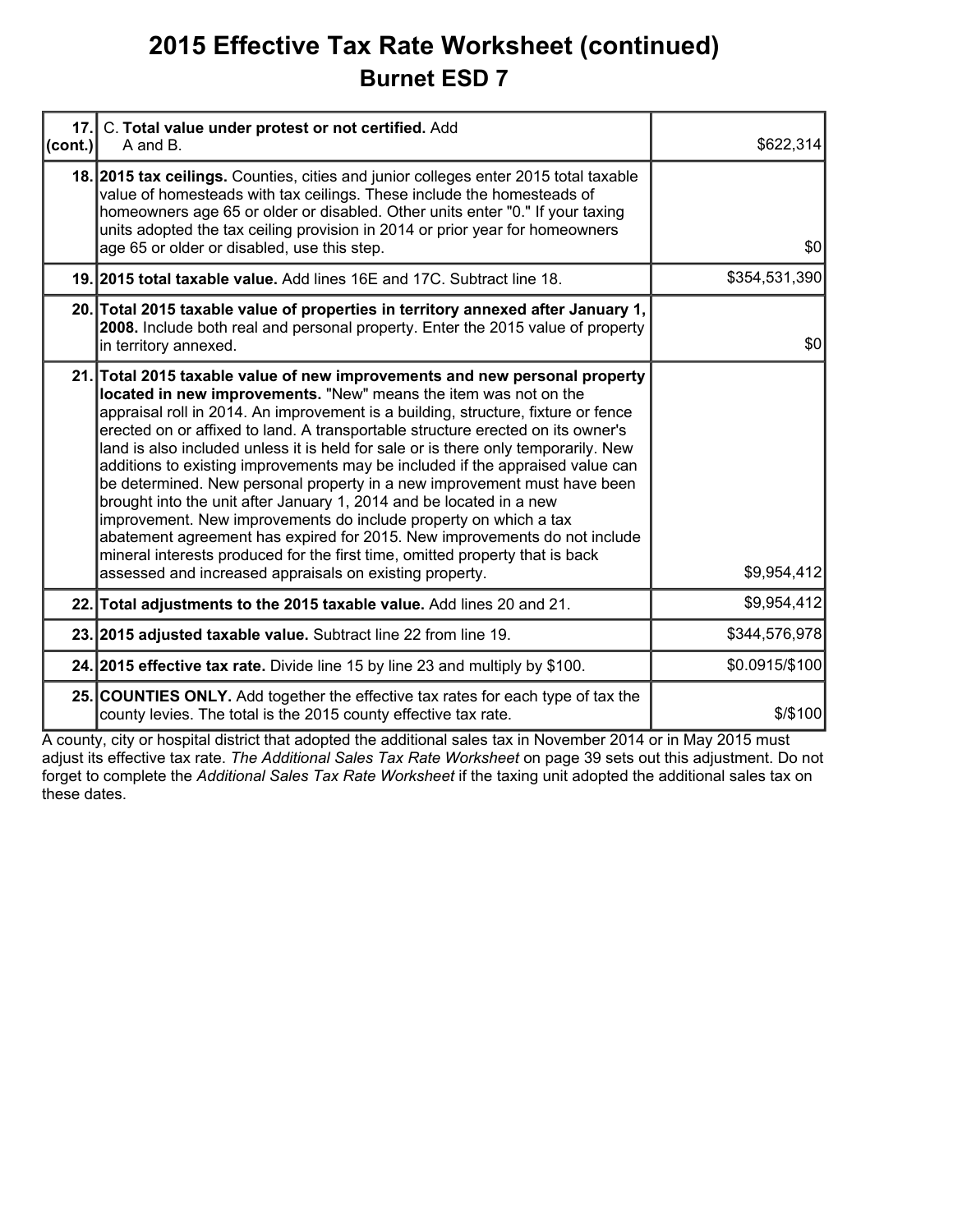# **2015 Rollback Tax Rate Worksheet**

### **Burnet ESD 7**

See pages 17 to 21 for an explanation of the rollback tax rate.

|      | 26. 2014 maintenance and operations (M&O) tax rate.                                                                                                                                                                                                                                                                                                                                                                                                                                                                                                                                                                                                                                                                                                                                                                                                                                                                                                                                                                                                                                                                                                                                                                                                                                                                          |                                              | \$0.096500/\$100 |
|------|------------------------------------------------------------------------------------------------------------------------------------------------------------------------------------------------------------------------------------------------------------------------------------------------------------------------------------------------------------------------------------------------------------------------------------------------------------------------------------------------------------------------------------------------------------------------------------------------------------------------------------------------------------------------------------------------------------------------------------------------------------------------------------------------------------------------------------------------------------------------------------------------------------------------------------------------------------------------------------------------------------------------------------------------------------------------------------------------------------------------------------------------------------------------------------------------------------------------------------------------------------------------------------------------------------------------------|----------------------------------------------|------------------|
|      | 27. 2014 adjusted taxable value. Enter the amount from line 11.                                                                                                                                                                                                                                                                                                                                                                                                                                                                                                                                                                                                                                                                                                                                                                                                                                                                                                                                                                                                                                                                                                                                                                                                                                                              |                                              | \$327,057,813    |
| 28.1 | 2014 M&O taxes.<br>A. Multiply line 26 by line 27 and divide by \$100.<br>B. Cities, counties and hospital districts with<br>additional sales tax: Amount of additional sales<br>tax collected and spent on M&O expenses in<br>2014. Enter amount from full year's sales tax<br>revenue spent for M&O in 2014 fiscal year, if any.<br>Other units, enter "0." Counties exclude any<br>amount that was spent for economic development<br>grants from the amount of sales tax spent.<br>C. Counties: Enter the amount for the state criminal<br>justice mandate. If second or later year, the<br>amount is for increased cost above last year's<br>amount. Other units, enter "0."<br>D. Transferring function: If discontinuing all of a<br>department, function or activity and transferring it<br>to another unit by written contract, enter the<br>amount spent by the unit discontinuing the<br>function in the 12 months preceding the month of<br>this calculation. If the unit did not operate this<br>function for this 12-month period, use the amount<br>spent in the last full fiscal year in which the unit<br>operated the function. The unit discontinuing the<br>function will subtract this amount in H below. The<br>unit receiving the function will add this amount in<br>H below. Other units, enter "0." | \$315,610<br>$+$ \$0<br>$+$ \$0<br>$+/-$ \$0 |                  |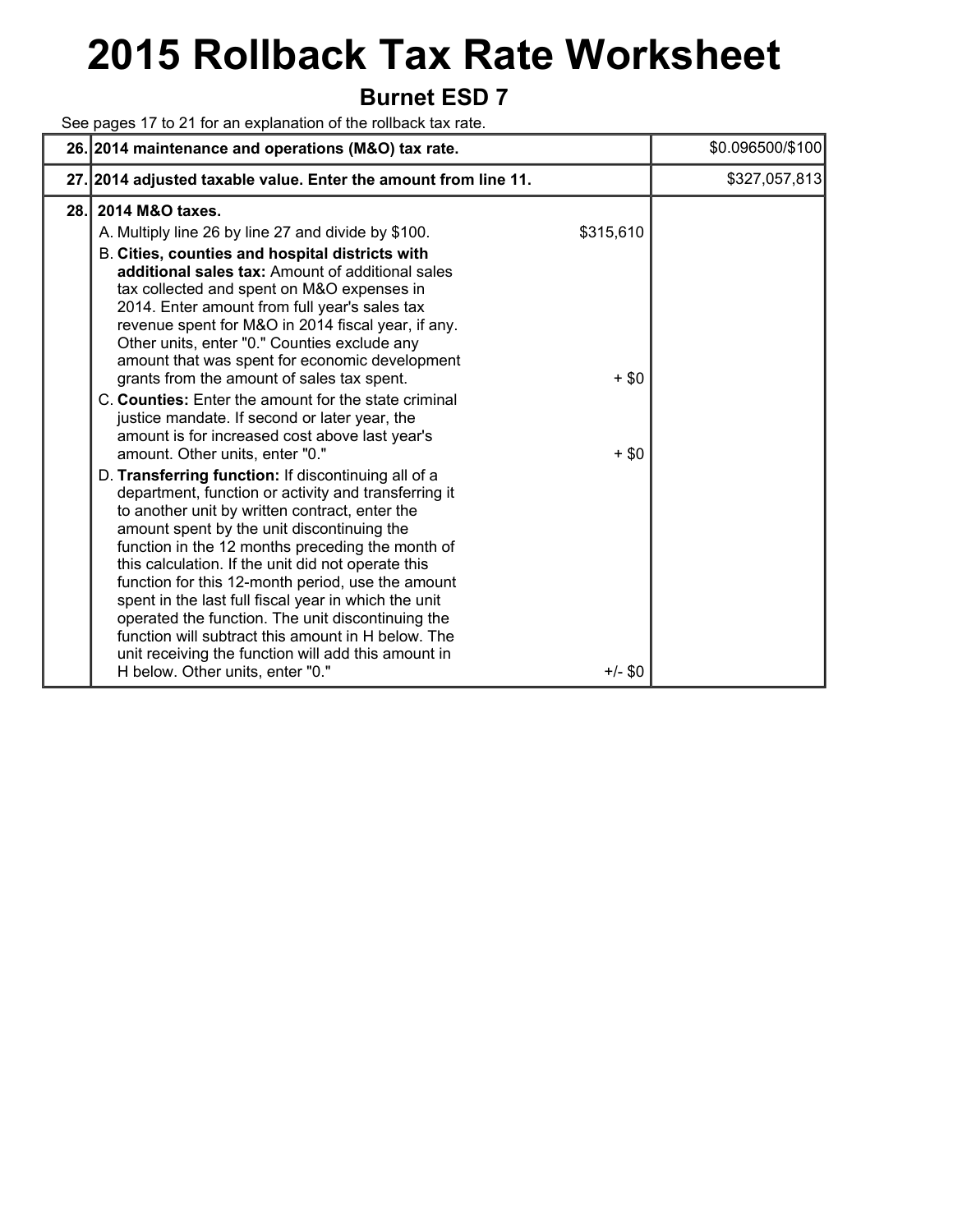### **2015 Rollback Tax Rate Worksheet (continued) Burnet ESD 7**

| 28.1<br> cont. | E. Taxes refunded for years preceding tax year<br>2014: Enter the amount of M&O taxes refunded<br>during the last budget year for tax years<br>preceding tax year 2014. Types of refunds<br>include court decisions, Section 25.25(b) and (c)<br>corrections and Section 31.11 payment errors. Do<br>not include refunds for tax year 2014. This line<br>applies only to tax years preceding tax year 2014.<br>F. Enhanced indigent health care expenditures:<br>Enter the increased amount for the current year's<br>enhanced indigent health care expenditures<br>above the preceding tax year's enhanced indigent<br>health care expenditures, less any state<br>assistance.<br>G. Taxes in tax increment financing (TIF): Enter<br>the amount of taxes paid into the tax increment<br>fund for a reinvestment zone as agreed by the<br>taxing unit. If the unit has no 2015 captured<br>appraised value in Line 16D, enter "0." | $+ $10$<br>$+$ \$0<br>$- $0$ |                |
|----------------|-------------------------------------------------------------------------------------------------------------------------------------------------------------------------------------------------------------------------------------------------------------------------------------------------------------------------------------------------------------------------------------------------------------------------------------------------------------------------------------------------------------------------------------------------------------------------------------------------------------------------------------------------------------------------------------------------------------------------------------------------------------------------------------------------------------------------------------------------------------------------------------------------------------------------------------|------------------------------|----------------|
|                | H. Adjusted M&O Taxes. Add A, B, C, E and F. For<br>unit with D, subtract if discontinuing function and<br>add if receiving function. Subtract G.                                                                                                                                                                                                                                                                                                                                                                                                                                                                                                                                                                                                                                                                                                                                                                                   |                              | \$315,620      |
|                | 29. 2015 adjusted taxable value.<br>Enter line 23 from the Effective Tax Rate Worksheet.                                                                                                                                                                                                                                                                                                                                                                                                                                                                                                                                                                                                                                                                                                                                                                                                                                            |                              | \$344,576,978  |
|                | 30. 2015 effective maintenance and operations rate.<br>Divide line 28H by line 29 and multiply by \$100.                                                                                                                                                                                                                                                                                                                                                                                                                                                                                                                                                                                                                                                                                                                                                                                                                            |                              | \$0.0915/\$100 |
|                | 31. 2015 rollback maintenance and operation rate.<br>Multiply line 30 by 1.08. (See lines 49 to 52 for additional rate for pollution<br>control expenses.                                                                                                                                                                                                                                                                                                                                                                                                                                                                                                                                                                                                                                                                                                                                                                           |                              | \$0.0988/\$100 |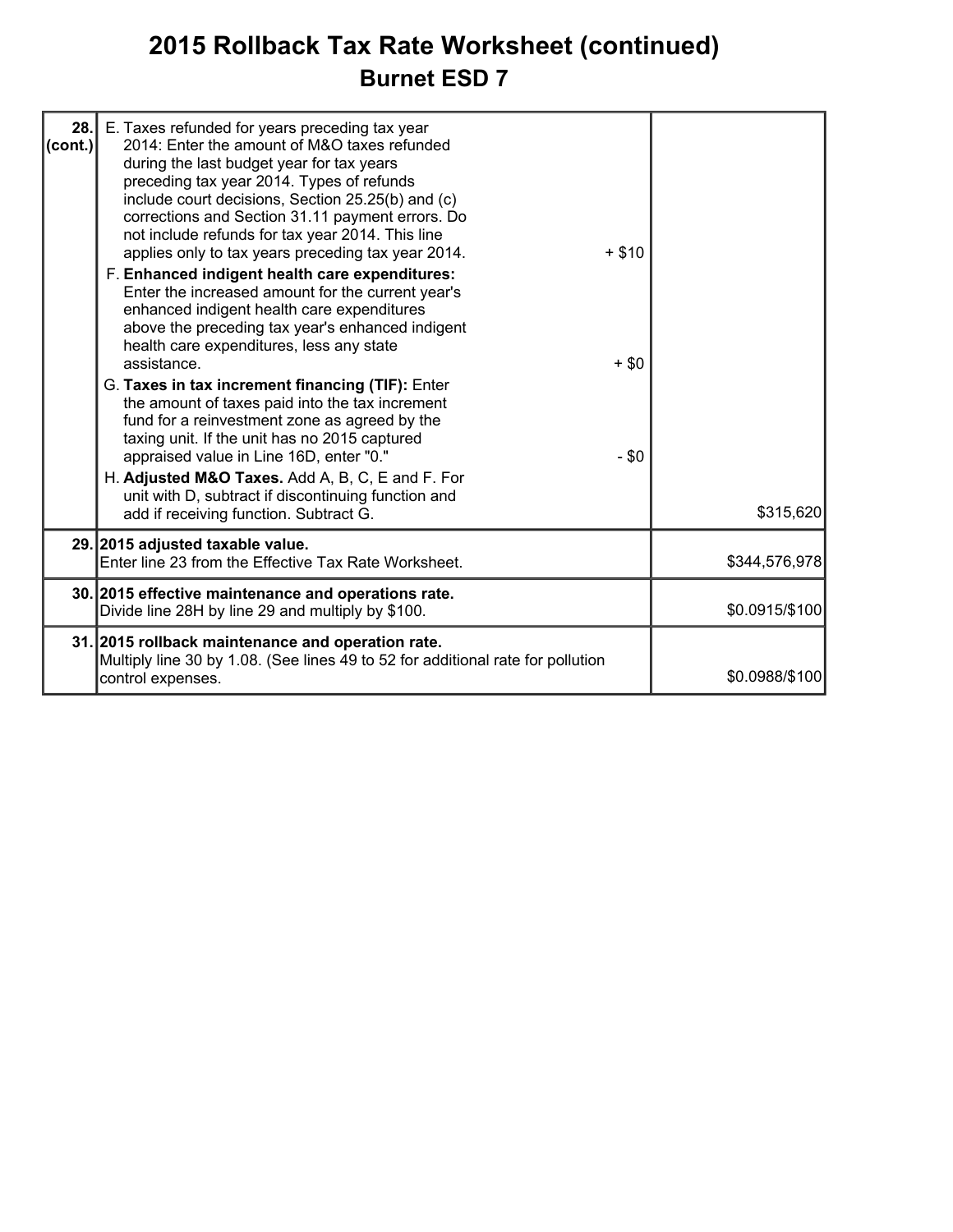### **2015 Rollback Tax Rate Worksheet (continued) Burnet ESD 7**

| 32. | Total 2015 debt to be paid with property taxes and additional sales tax<br>revenue.<br>"Debt" means the interest and principal that will be paid on debts that:<br>(1) are paid by property taxes,<br>(2) are secured by property taxes,<br>(3) are scheduled for payment over a period longer than one year and<br>(4) are not classified in the unit's budget as M&O expenses.<br>A: Debt also includes contractual payments to other<br>taxing units that have incurred debts on behalf of this<br>taxing unit, if those debts meet the four conditions<br>above. Include only amounts that will be paid from<br>property tax revenue. Do not include appraisal<br>district budget payments. List the debt in Schedule B:<br>Debt Service.<br>\$0<br>B: Subtract unencumbered fund amount used to<br>reduce total debt.<br>$-\$0$<br>C: Subtract amount paid from other resources.<br>-\$0<br>D: Adjusted debt. Subtract B and C from A. | \$0            |
|-----|---------------------------------------------------------------------------------------------------------------------------------------------------------------------------------------------------------------------------------------------------------------------------------------------------------------------------------------------------------------------------------------------------------------------------------------------------------------------------------------------------------------------------------------------------------------------------------------------------------------------------------------------------------------------------------------------------------------------------------------------------------------------------------------------------------------------------------------------------------------------------------------------------------------------------------------------|----------------|
|     | 33. Certified 2014 excess debt collections. Enter the amount certified by the<br>collector.                                                                                                                                                                                                                                                                                                                                                                                                                                                                                                                                                                                                                                                                                                                                                                                                                                                 | \$0            |
|     | 34. Adjusted 2015 debt. Subtract line 33 from line 32.                                                                                                                                                                                                                                                                                                                                                                                                                                                                                                                                                                                                                                                                                                                                                                                                                                                                                      | \$0            |
|     | 35. Certified 2015 anticipated collection rate. Enter the rate certified by the<br>collector. If the rate is 100 percent or greater, enter 100 percent.                                                                                                                                                                                                                                                                                                                                                                                                                                                                                                                                                                                                                                                                                                                                                                                     | 98.000000%     |
|     | 36. 2015 debt adjusted for collections. Divide line 34 by line 35.                                                                                                                                                                                                                                                                                                                                                                                                                                                                                                                                                                                                                                                                                                                                                                                                                                                                          | \$0            |
|     | 37.12015 total taxable value. Enter the amount on line 19.                                                                                                                                                                                                                                                                                                                                                                                                                                                                                                                                                                                                                                                                                                                                                                                                                                                                                  | \$354,531,390  |
|     | 38. 2015 debt tax rate. Divide line 36 by line 37 and multiply by \$100.                                                                                                                                                                                                                                                                                                                                                                                                                                                                                                                                                                                                                                                                                                                                                                                                                                                                    | \$0.0000/\$100 |
|     | 39. 2015 rollback tax rate. Add lines 31 and 38.                                                                                                                                                                                                                                                                                                                                                                                                                                                                                                                                                                                                                                                                                                                                                                                                                                                                                            | \$0.0988/\$100 |
|     | 40. COUNTIES ONLY. Add together the rollback tax rates for each type of tax the<br>county levies. The total is the 2015 county rollback tax rate.                                                                                                                                                                                                                                                                                                                                                                                                                                                                                                                                                                                                                                                                                                                                                                                           | \$/\$100       |
|     |                                                                                                                                                                                                                                                                                                                                                                                                                                                                                                                                                                                                                                                                                                                                                                                                                                                                                                                                             |                |

A taxing unit that adopted the additional sales tax must complete the lines for the *Additional Sales Tax Rate*. A taxing unit seeking additional rollback protection for pollution control expenses completes the *Additional Rollback Protection for Pollution Control*.